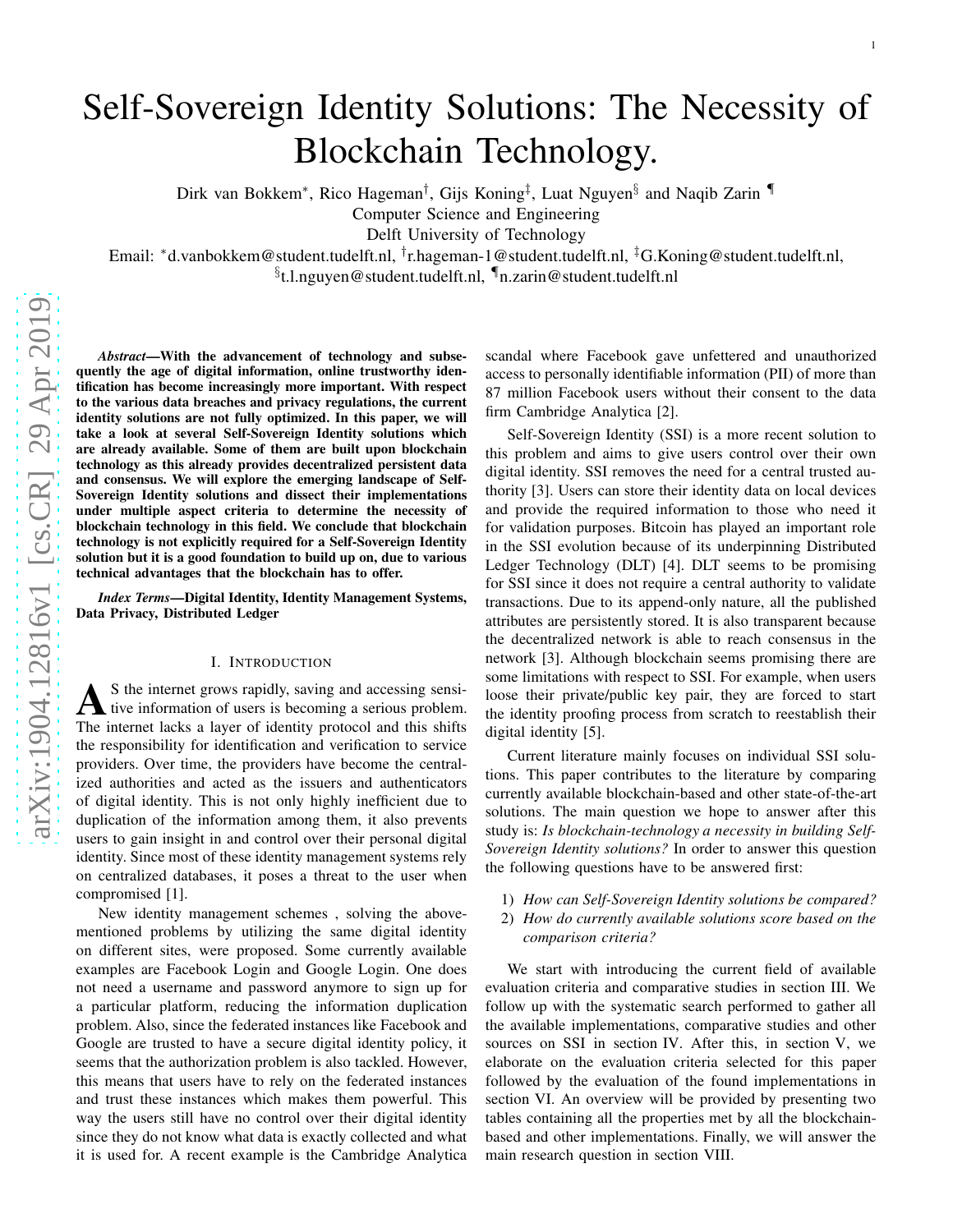# II. PRELIMINARIES

To get a better understanding of this paper some definitions and abbreviations are explained in more detail.

*Identity system*: Electric information associated with an individual in a particular identity system is called a digital identity. Identity systems can be used for authentication and authorization of these identities [\[6\]](#page-6-6).

*Federated instance*: or a federated identity in information technology is the process of linking a person's electronic identity and attributes, stored across multiple distinct identity management systems.

*Personally identifiable information (PII)*: Any information that could potentially identify a person. Examples include full name, social security number and e-mail address.

*Distributed Ledger Technology (DLT)*: A distributed ledger is a consensus of replicated, shared, and synchronized digital data geographically spread across multiple sites, countries, or institutions [\[4\]](#page-6-3).

*Know-your-customer (KYC)*: a process to verify the identity of a user and calculate the potential risks of illegal intentions to a business.

*Anti-money laundering (AML)*: refers to procedures, laws and regulations designed to stop the practice of generating income through illegal activities.

*Decentralized Identifier (DID)*: Independent self-controlled identifier used to resolve to a DID document containing all the information required to interact with the identity.

*Out-of-band*: Communicating data through another medium than the one at hand. For example; authentication through the web, with an extra out-of-band authentication via telephone.

*Smart contract*: Code on the blockchain that stores rules of an agreement, automatically verifies the fulfilment of this agreement and eventually executes the agreed terms.

#### III. RELATED WORK

<span id="page-1-0"></span>In this section we discuss some of the available evaluation criteria for SSI solutions and how they relate to each other. Next to that, we provide a summary of the comparative studies on the subject and which criteria are used in their comparison.

In *The Laws of Identity* by K. Cameron [\[7\]](#page-6-7), seven laws are described that explain the successes and failures of digital identity systems. K. Cameron states that these laws are necessary to avoid any side-effects. The laws and their explanation are extensive and explain the requirements of SSI solutions in detail. However, some of these laws can be more distinctive. The first law for example; *User control and consent* could be split into *Control* and *Consent*. Some implementations may satisfy one of these properties, but not the other.

C. Allen used these seven laws to compose a list of ten principles that ought to be considered when implementing an SSI solution [\[8\]](#page-7-0). These ten principles focus on the user control within SSI solutions. C. Allen provides the distinction of the seven laws we were looking for.

In *Deployment of a Blockchain-Based Self-Sovereign Identity* by Q. Stokkink and J. Pouwelse [\[3\]](#page-6-2), these ten principles of C. Allen are used in assessing the digital identity solution presented in their paper. Q. Stokkink and J. Pouwelse add an extra property to this list, which requires claims to be provable.

X. Zhu and Y. Badr explored the possibilities of current available authentication solutions for the internet of things [\[9\]](#page-7-1). Although attestations about an identity are not required for the internet of things, several aspects do overlay like scalability, as a large population must be capable to use the system, and interoperability to prevent reliance on a single provider. It briefly touches upon multiple implementations used in this survey but does not conclude anything.

In *A First Look at Identity Management Schemes on the Blockchain* [\[4\]](#page-6-3) a comparison between Sovrin, uPort and ShoCard with respect to the seven laws of identity of K. Cameron is made. Sovrin and uPort are SSI solutions whereas ShoCard is called a decentralized trusted identity. With ShoCard, identity proofing of users based on existing trusted credentials is stored on a blockchain. It is concluded that distributed ledger technology is not a silver bullet and especially the usability aspect has to improve.

A. G. Nabi provides in *Comparative Study on Identity Management Methods Using Blockchain* [\[10\]](#page-7-2) an overview of 23 identity solutions and their inner workings together with their advantages and disadvantages. Although seemingly it is touching the subject of comparing the solutions, it does not clearly conclude which solution is better than others.

# IV. RESEARCH METHODOLOGY

<span id="page-1-1"></span>To answer the research question, a complete global view of the current state-of-the-art solutions is required. In this section the systematic search, constructed in three steps, for published solutions is explained. The initial search for papers about SSI implementations consisted of structured queries, as available in [Appendix A,](#page-6-8) on both Scopus and IEEexplore. This resulted in 170 unique papers after the removal of 20 duplicates.

Secondly, these papers were categorized in *implementations*, *evaluation criteria*, *comparative studies* and *others*. The found implementations were directly included in the scope of this survey. Comparative studies were scanned to collect the different implementations, which were investigated further. This resulted in 32 different implementations.

Finally all the found identity solutions were read completely to extract the specifications according to the used evaluation criteria. In this process 20 of the found solutions were discarded as they turned out to not be SSI solutions.

## V. SELECTION OF EVALUATION CRITERIA

<span id="page-1-2"></span>Evaluation criteria are necessary to be able to discuss and reason about the need of blockchain-technology in the field of SSI. The criteria used in this paper are formulated as properties, which will be presented in this section.

The main ideas behind the seven laws of K. Cameron [\[7\]](#page-6-7) are incorporated in the properties by C. Allen [\[8\]](#page-7-0), but formulated in a more comprehensive way. By splitting these seven laws into more distinct properties, the SSI solutions can be assessed more in-depth. Q. Stokkink and J. Pouwelse make a valid point by arguing that claims of a user do not mean anything if you cannot prove them [\[3\]](#page-6-2). Each of these papers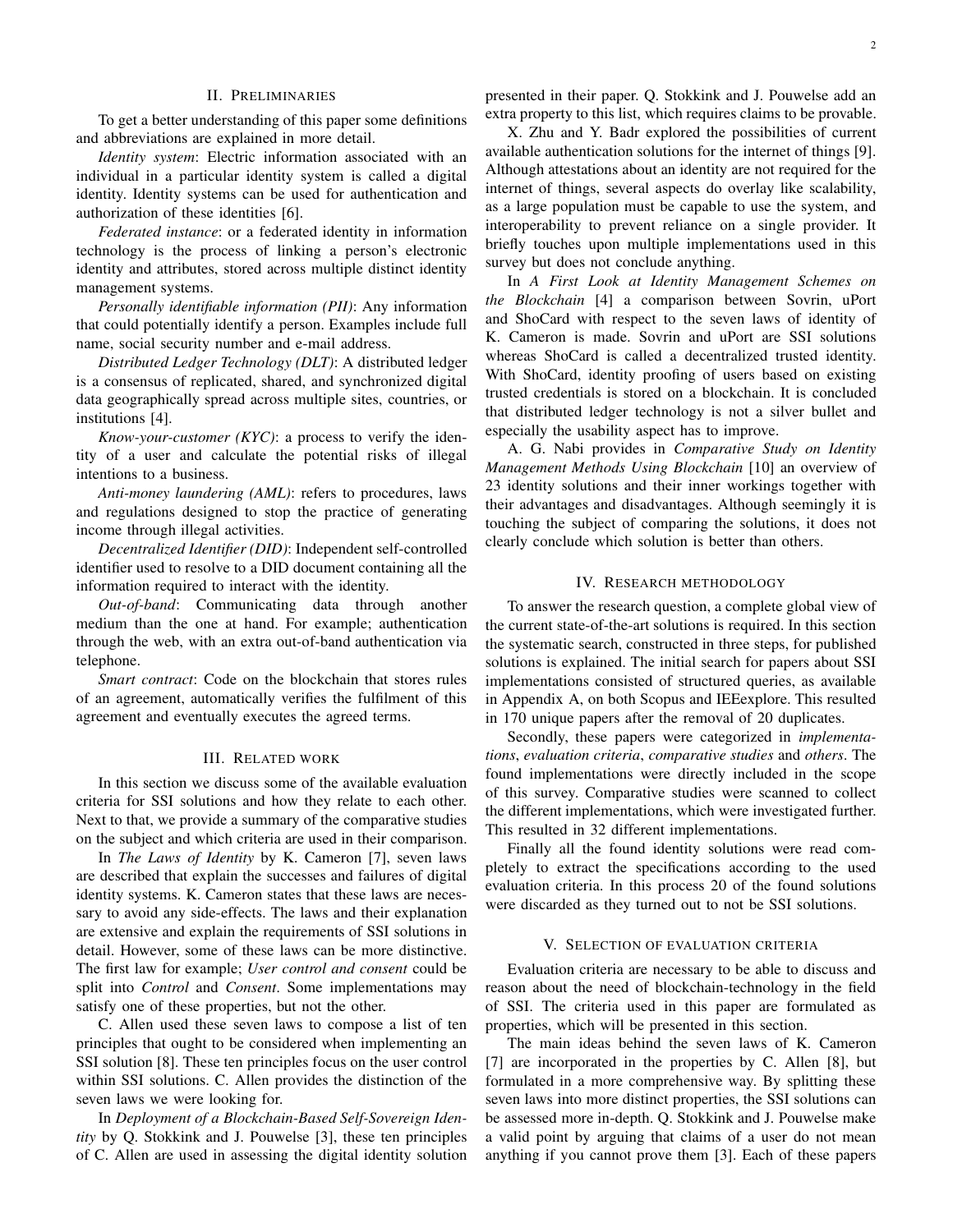builds upon the previous one and the found eleven properties seem to be a complete list of features SSI solutions ought to have.

Therefore, the ten properties described by C. Allen, accompanied with the property of claims being provable, will form the basis of this comparative study. Below these eleven properties are quoted from the paper by Q. Stokkink and J. Pouwelse. For consistency, each property is complemented with our interpretation.

- 1) Existence. *Users must have an independent existence.* An SSI should be based on an identity in the real world and cannot exist exclusively in the digital world. At any time, a person should be able to independently create a digital identity, without the intervention of a third party.
- 2) Control. *Users must control their identities.* Users have the full authority over their identity. "They should always be able to refer to it, update it, or even hide it" [\[8\]](#page-7-0).
- 3) Access. *Users must have access to their own data.* All personal claims and data should be easily retrievable for a user. No personal data is hidden for the user.
- 4) Transparency. *Systems and algorithms must be transparent.*

SSI solutions and their algorithms should be open in how they function, how they are managed and updated. "The algorithms should be free, open-source, well-known, and as independent as possible of any particular architecture" [\[8\]](#page-7-0).

5) Persistence. *Identities must be long-lived.*

Identities can only be removed by the user. Claims can be updated and removed, but the identity that belongs to these claims should be long-lived.

6) Portability. *Information and services about identity must be transportable.*

An identity should not be held solely by a third party. It should be transportable, since third parties may disappear.

7) Interoperability. *Identities should be as widely usable as possible.*

A true SSI is globally usable and not limited to certain niches.

- 8) Consent. *Users must agree to the use of their identity.* Claims and data cannot be shared without the user's consent. Users are in control of the sharing of their data.
- 9) Minimalization. *Disclosure of claims must be minimized.*

Only the necessary data must be shared, when sharing some part of an identity. For example only sharing being older than 18, instead of your date of birth. This property fits well with zero-knowledge proofs.

- 10) Protection. *The rights of users must be protected.* The rights and freedoms of individuals have priority over the needs of the network.
- 11) Provable. *Claims must be shown to hold true.* It should be possible for claims to be verified, for example by trusted third parties.

Blockchain technology already encompasses some of the

eleven properties mentioned above. This makes it interesting to investigate the differences each blockchain implementation has on top of these generic properties. As Q. Stokkink and J. Pouwelse have mentioned in their paper [\[3\]](#page-6-2); data on the blockchain is not deleted, only appended. This provides a blockchain-based solution the *persistence* property. They also explain that the consensus algorithm that forms the basis of a blockchain gives the *transparency* property, since it provides a global truth that is known to at least 51% of the network. What is not mentioned here, is the possibility of blockchain as an underlying system and the functionality on top of that not being transparent. Any additional non-transparent functionality will be taken into account in our evaluation.

# VI. EVALUATION

<span id="page-2-0"></span>After selection of the implementations that at first hand look related to Self-Sovereign Identity solutions, 11 of them were included in the review. First a brief overview, indicating the unique aspects of the different implementations is provided. Finally, the properties satisfied by the implementations are presented in [Table I](#page-5-0) and [Table II](#page-5-1) for the blockchain-based and other variants respectively.

## *A. Overview of the current implementations*

# *1) Blockchain solutions:*

*a) uPort:* uPort is an open-source Ethereum based blockchain solution [\[11\]](#page-7-3). An identity is created through an app on the user's phone. This app holds all the data linked to the identity. It also holds the private keys, used to sign attestations and share them with others. Storing the data locally provides *control* over and *access* to the identity for the user and enforces them to provide *consent* before others can use the information.

uPort identities are capable of signing attestations about other identities and publish them on the blockchain, increasing the trustworthiness of such claims. As only other uPortidentities are able to attest, uPort lacks *portability*. The only other information stored publicly on the blockchain is a Decentralized ID (DID). DIDs are used as the identity and link to the public key of the user. All the requests and responses are transferred using industry standards, representing all different kinds of private information in a structured manner providing *interoperability*.

The identity consists also of several smart contracts placed on the blockchain. One is used to allow a *persistent* digital identity. As the private key is stored on the smart phone, losing such a device would result in losing the identity. A social system of trustees is able to vote to replace the private key, allowing the recovery of an identity.

*b) IDchainZ:* IDchainZ is a proof of concept and an extension of the ChainZy Smart Ledger [\[12\]](#page-7-4). The program enables users to hold a key ring of certified identity documents and allows multiple external parties to add, certify and exchange know-your-customer (KYC) and anti-money laundering (AML) documentation. This is later extended to be used for all kinds of different documents.

A user grants permission to a third party to access their data. This can be limited by the user in duration, information shared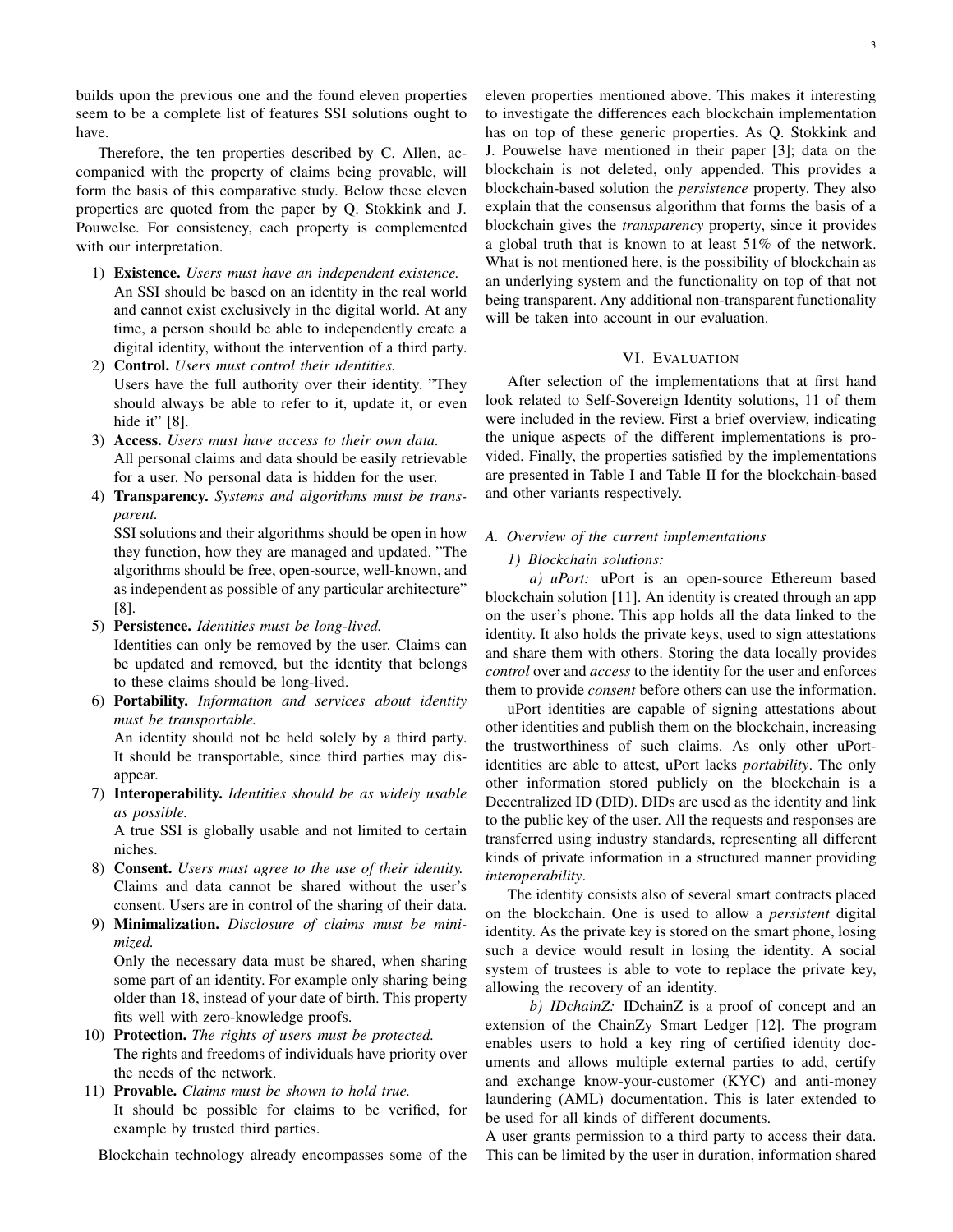and number of accesses. This allows the user to have *control* over it's data. The user can also revoke access to its data anytime but it will need the private keys to do this. Otherwise the data will remain in the blockchain.

In the paper, nothing is mentioned about the *minimalization* of data. IDchainz is however widely available since it can be accessed within a browser.

*c) EverID:* EverID is a user-centric, SSI and value transfer solution based on blockchain technology and the cryptographic underpinnings of that system [\[13\]](#page-7-5). In contrast to uPort, EverID's decentralized system is used to store and confirm user identity data, documentation and bio metrics. EverID facilitates verification of users by multiple third-parties and allows the secure transfer of value between members of the network. This means that claims made by users are *provable*. The decentralized architecture of the platform also provides personal data ownership which can only be *accessed* by the user. The individual's data is recorded in a manner that allows the individual *control* how it is shared, with whom and for how long (*persistence*). This sharing mechanism is enforced by smart contracts per transaction with automated resolutions. The EverID infrastructure is operated on a series of supernodes in the network. These supernodes are the host of the blockchain. They also host the Bridge Service to allow individuals to transfer their data to an EverID app and the API Server to enable transactions from SDK-enabled devices. This makes EverID *portable*. What distinguishes EverID from other solutions is that one does not need to have a device since the digital identity (combination of biometrics, government ID and third party confirmations) can be stored in the cloud.

Nonetheless EverID does not meet the *minimalization* property. When data is required to verify a claim, the user will fully disclose this particular data. If one is for example interested to know whether the user is over 18, the user can choose to disclose it's complete date of birth or to not disclose it at all. EverID is also not open source so the claims made in the whitepapers are not provable. Although EverID is a blockchain-based solution we conclude they are not *transparant*.

*d) Sovrin:* Sovrin network is a public permissioned distributed ledger [\[14\]](#page-7-6). This means that users can see the transactions but not necessarily initiate transactions. As a result, the need for proof-of-work is removed. This shows that they use a distributed consensus protocol which focuses more on security and scalability. This solution meets also the requirement of *minimalization* by enabling selective disclosure of claims using zero-knowledge proofs. Therefore no data will be shared without the user's *consent* and this gives the identity owners *control* over their digital identity.

However, there are some problems: they do not seem to provide or require any (verifiable) guarantees with respect to the correct functioning of agents in the network [\[15\]](#page-7-7). Therefore we conclude that they do not meet the 11th property *provable*. Finally Sovrin is not *portable* since identities are held solely by one third party, the foundation.

*e) LifeID:* LifeID is a self-sovereign digital identity platform which enable users to create their own *independent* online identity [\[16\]](#page-7-8). Users *control* all the online real-world

transactions where authenticating identification is needed, without the need for third-party corporations or government agencies. LifeID is used in combination with a bio-metriccapable smart phone and app. Only the user can approve third party's request for information - always needs the user's *consent*. LifeID utilizes zero-knowledge proofs. The data is stored on user's device and only the needed information is released when identity needs to be verified. The use of zero-knowledge proofs is maximized making LifeID meet the *minimalization* requirement. LifeID identity can be backed up and recovered through three different options: back up on cold storage, with close family or friends and with a trusted organization. This gives the users ability to fight against theft by being able to deactivate identity temporarily and recover through the three above mentioned options. This is also how LifeID delivers *protection* against identity theft to its users, by letting the authentic owner deactivate the identity and recover it at a later moment.

*f) SelfKey:* SelfKey is a Self-Sovereign digital identity network [\[17\]](#page-7-9). With SelfKey, user's data is stored on a device under the owner's *control*. This gives the user total control over his/her own *independent* identity. When a third party wants to collect specific data, which is stored on the blockchain, the user can choose to reveal it. The process of doing so is similar to authentication via "linking" a Facebook account. When approving third party data collection, SelfKey makes sure that only the minimum necessary amount of data can be collected by using zero knowledge proofs. SelfKey thus fulfills the *consent* and *minimalization* properties. To authenticate an identity, Selfkey makes use of force-resilient, censorship resistant algorithms. These independent algorithms are decentralized. Identity claims by the user can be verified only by trusted entities making sure the *provable* property to be fulfilled.

*g) Shocard:* The ShoCard Identity Management Platform is implemented using blockchain [\[18\]](#page-7-10). The platform consists of three main functions: Authentication of an individual or an entity, exchange of authorization, and exchange of attestation. Shocard has the *existence* property because the identity of the user is first obtained with a phone number, an official document like a passport or some biometric information.

The user has *control* over its own data. It can be stored locally and only the verification of the documents is stored publicly. This leads to having the property *portability*. It also *minimizes* the data to verify an attribute of the identity. Only the user can choose to share the data. This means that *access* is a property of Shocard as well.

The algorithms of Shocard are well documented, open-source and independent on different types of blockchainso *transparency* is present. Because Shocard is able to work on different blockchains, the identity of the person can remain valid even if some blockchain stops to work. That is why the platform is *persistent* as well. The remaining property *protection* does also count in the Shocard algorithm because it uses a distributed network; blockchain.

*h) Sora:* The Sora identity solution [\[19\]](#page-7-11) is a blockchain solution based upon JSON-LD standardized keyvalue pairs. Storage of properties per attribute enables selective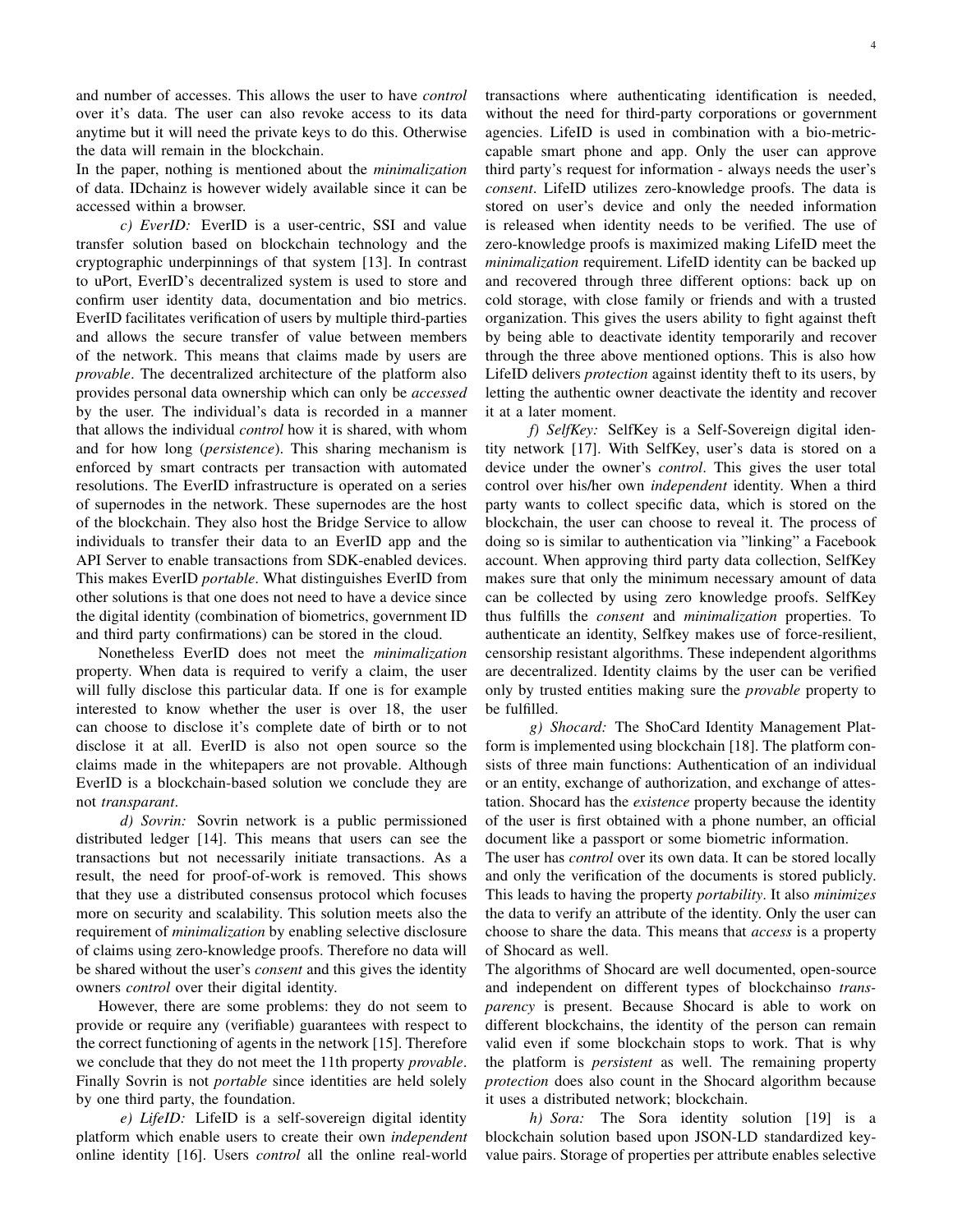disclosure of information. A mobile application is available where a user is capable of creating an arbitrary number of identities, providing pseudonymity.

The private key is not solely stored on the mobile device but constructed from a master password. Once an identity is established it is easy to use that identity on other devices as the created key-value pairs are encrypted and stored on an *accessible* centralized server. Under normal circumstances the identity is stored on the mobile device, but extra *persistence* is provided by the backup.

A user is in full *control* of and always has *access* to its data as no one is capable of deciphering the stored key-value pairs without the private key, i.e. *consent*. This also *protects* the user from unauthorized access. The paper states that *"any user with a DID is able to issue a verifiable claim about themselves or other users"* and provides the structure in which the *verifiable* claims should be stored.

## *2) Non-Blockchain variants:*

*a) PDS:* Personal Data Storages (PDS) are environments where the user has full control on the access of other parties. This architecture allows for both local [\[20\]](#page-7-12) and (distributed) online storage [\[21\]](#page-7-13). As the data is stored locally, the query is processed on the PDS itself. Only the answer of the query is sent back, enabling complete *control* about the data that is used and *minimalisation* of the information exposed.

When the data is stored online, nodes with different tasks communicate together to *protect* against unauthorized access. The data is split up in undecipherable chunks and distributed over several storage nodes. Another type of node, the index node, keeps track of the mapping of the key used to decipher the information and the key of each individual chunk of private information. The audit nodes keep track of the meaning of the information, the owner of the data and with whom the information is shared.

(open)PDS does not propose standard formats to store the information in. This implies that a user has more *control* about what is stored for broader use-cases and provides *foperability*.

It is stated that the way in which the identities used by the data owners and processors are authenticated and authorized is complex and not in the scope of the paper but will be revisited at a later date. As this is not available at the moment, there is no support for the *provability* of the identity.

*b) IRMA:* IRMA stands for I Reveal My Attributes and implements the Idemix attribute-based credential scheme [\[22\]](#page-7-14). Users receive digitally signed attributes from trusted issuers like the government. This means that claims made are *provable*. These claims must be stored in the IRMA app on a phones (or tablet), after which the user can selectively disclose attributes to others. This also means that their identity can not be used without the user's *consent*. This way IRMA puts users in *control* over their digital identity. IRMA meets the (*minimalization*) property by using zero-knowledge proofs. Using the issuer's digital signature over the attributes the verifier can verify that the attributes were given to the user in the past, and that they have not been modified since. An authentication is needed in order to obtain a certain attribute from an issuer. Part of the digital signature on a certain

attribute is an expiration date [\[23\]](#page-7-15). This is necessary because an attribute like "I am not older than 18" may not be true after a while. IRMA's drawback is that losing your phone means losing your identity. All the attributes need to be collected again. This means that it is not *persistent* since no user will have the same device his or her whole life. The decision to make IRMA data-protective to this extent makes them *portable*: users can bring their phones wherever they want. IRMA is currently running a trial with Gemeente Nijmegen showing that they are *interoperable*.

*c) reclaimID:* reclaimID is an architecture that builds on top of a name system that potentially is blockchain-based [\[24\]](#page-7-16). Depending on the underlying name system, different properties can be assigned to reclaimID.

The architecture makes it possible for a user to create an identity (*existence*) and securely share its attributes, without having a centralized service provider. The attributes are added by the user and encrypted with attribute-based encryption (ABE). The users can add, delete and update their attributes, giving them full *control*. The user owns the private keys to their attributes, making sure the user has full *access* to all personal attributes. To ensure the protection of the user's rights, the identity and attributes are stored locally and are shared in a decentralized manner, avoiding control by a third party. This provides the *protection* property. The user can decide to which parties certain attributes are revealed, providing the *consent* property. These parties can then access these attributes, even if the user is offline (after being granted access once). This offline availability is only possible when the requesting party uses the name system. A requesting party can get access to an attribute "... through the name system or via an out-ofband exchange, for example using a web-based authorization protocol." [\[24\]](#page-7-16). This means that a requesting party is only bound by the name system in case of offline authorization, thus otherwise being *portable* as the out-of-band exchange can be anything. reclaimID is free and the source code is available online. Therefore the architecture itself is *transparent*, but the underlying name system may not be. The attributes are userdefined, so reclaimID can be used in any area where identity is needed (*interoperability*). Initially, the claims in reclaimID are self-attested. It is possible however, to use reclaimID to share third party attested attributes. Some claims in reclaimID are thus not *provable*, but might be in the future since reclaimID is working on this. *Minimalization* is not built in the architecture, but could be implemented additionally. Finally, the *persistence* of the identity within reclaimID is fully dependent on the underlying name system. If a blockchain implementation is used, it would be persistent, but other implementations may lack this property.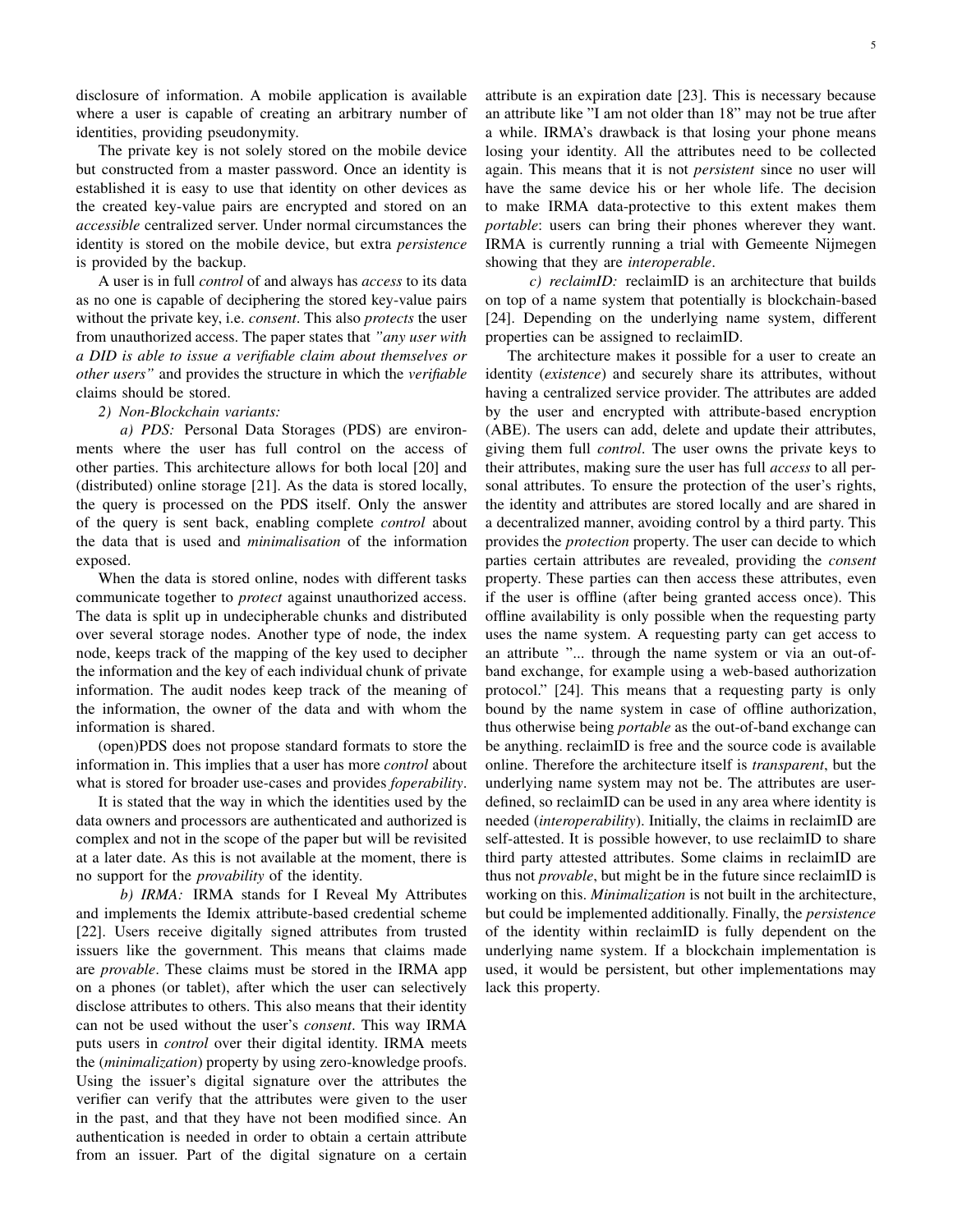TABLE I

<span id="page-5-0"></span>TABLE CONTAINING THE REVIEWED BLOCKCHAIN-BASED IMPLEMENTATIONS ANNOTATED WITH WHICH CRITERIA ARE SATISFIED (1) BY THEM, AND WHICH ARE NOT  $(0)$ .

|                 | <b>Existence</b> | Control | Access | <b>Transparency</b> | Persistence | Portability | Interoperability | Consent | <b>Minimalization</b> | Protection | Provable |
|-----------------|------------------|---------|--------|---------------------|-------------|-------------|------------------|---------|-----------------------|------------|----------|
| <b>IDchainz</b> |                  |         |        |                     |             |             |                  |         |                       |            |          |
| Uport           |                  |         |        |                     |             |             |                  |         |                       |            |          |
| EverID          |                  |         |        | $\mathbf{U}$        |             |             |                  |         |                       |            |          |
| Sovrin          |                  |         |        |                     |             |             |                  |         |                       |            |          |
| LifeID          |                  |         |        |                     |             |             |                  |         |                       |            |          |
| SelfKey         |                  |         |        |                     |             |             |                  |         |                       |            |          |
| Shocard         |                  |         |        |                     |             |             |                  |         |                       |            |          |
| Sora            |                  |         |        |                     |             |             |                  |         |                       |            |          |

TABLE II

<span id="page-5-1"></span>TABLE CONTAINING THE REVIEWED NON-BLOCKCHAIN-BASED IMPLEMENTATIONS ANNOTATED WITH WHICH CRITERIA ARE SATISFIED (1) BY THEM, AND WHICH ARE NOT (0).

|             | <b>Existence</b> | Control | Access | <b>Transparency</b> | Persistence | Portability | Interoperability | Consent | <b>Minimalization</b> | Protection | Provable |
|-------------|------------------|---------|--------|---------------------|-------------|-------------|------------------|---------|-----------------------|------------|----------|
| <b>PDS</b>  |                  |         |        |                     |             |             |                  |         |                       |            |          |
| <b>IRMA</b> |                  |         |        |                     |             |             |                  |         |                       |            |          |
| reclaimIL   |                  |         |        |                     |             |             |                  |         |                       |            |          |

## VII. DISCUSSION

Although a systematic search has been performed to gather all the available implementations, most of the found and in this survey included solutions were blockchain-based. This, however, does not limit the possibility to discuss the differences between the two types and find the most important properties.

The comparison between [Table I](#page-5-0) and [Table II](#page-5-1) clearly shows that on average the blockchain-based solutions fulfill more properties than the others. In this section the global differences per property between the two types of implementations will be discussed.

# *A. Existence*

With every solution users are able to create their own identity account and most importantly, bind their own identity into the created digital instance. This is usually done by having the users storing unique identifying information either offline as properties or online in their private cloud. In the research process, we have explicitly filtered out all identity solutions that were not Self-Sovereign. This could have caused all the solutions to acquire this property.

# *B. Control*

Both blockchain and non-blockchain based solutions claim that users have full control over their own identity. Blockchainbased solutions usually have the users identity claims put on the blockchain and give the users control of them via their own private keys. Users can manage their identity and has control over it as long as they can authenticate themselves. All the non-blockchain-based solutions store the data locally on a mobile device or on a user-controlled environment, still allowing them full control over the user's identity.

## *C. Access*

All blockchain-based solutions have this property since a blockchain is always public, anyone can use it to trace back the authenticity of a user. However, this does not mean that all the data about the user is public but it is traceable where the data comes from. For non-blockchain solutions, additional concepts need to be implemented to still have the access property. PDS for example solves this by creating audit nodes that keep track of the owner and with whom the data is shared. Still it is more difficult to prove that there are no hidden algorithms when not using blockchain. So blockchain is definitely a better base for this property.

#### *D. Transparency*

A transparent solution uses open-source algorithms and has a detailed documented system. For most blockchain-based solutions a well-known blockchain is used. However, this is not enough for the whole solution to be transparent. Still almost all solutions have the transparency property. Detailed documentation about the inner workings of the other implementations are also available.

# *E. Persistence*

The benefit of using blockchain is that the information on the blockchain is distributed and saved at every user of the system. This means that data that verifies the authentications cannot get lost. So the data is persistent when using blockchain. However, if a private key is lost it will be difficult to change or remove the data.

Of the non-blockchain implementations solely (open)PDS acquired this property, as the user is responsible and in full control over the storage of the data. IRMA does not yet provide backups, although it is confirmed to be worked on.

## *F. Portability*

A solution is portable when an identity is not held only by one third party. Most of the blockchain-based solutions have this property because the identity is on a distributed ledger. Also the underlying blockchain technology is often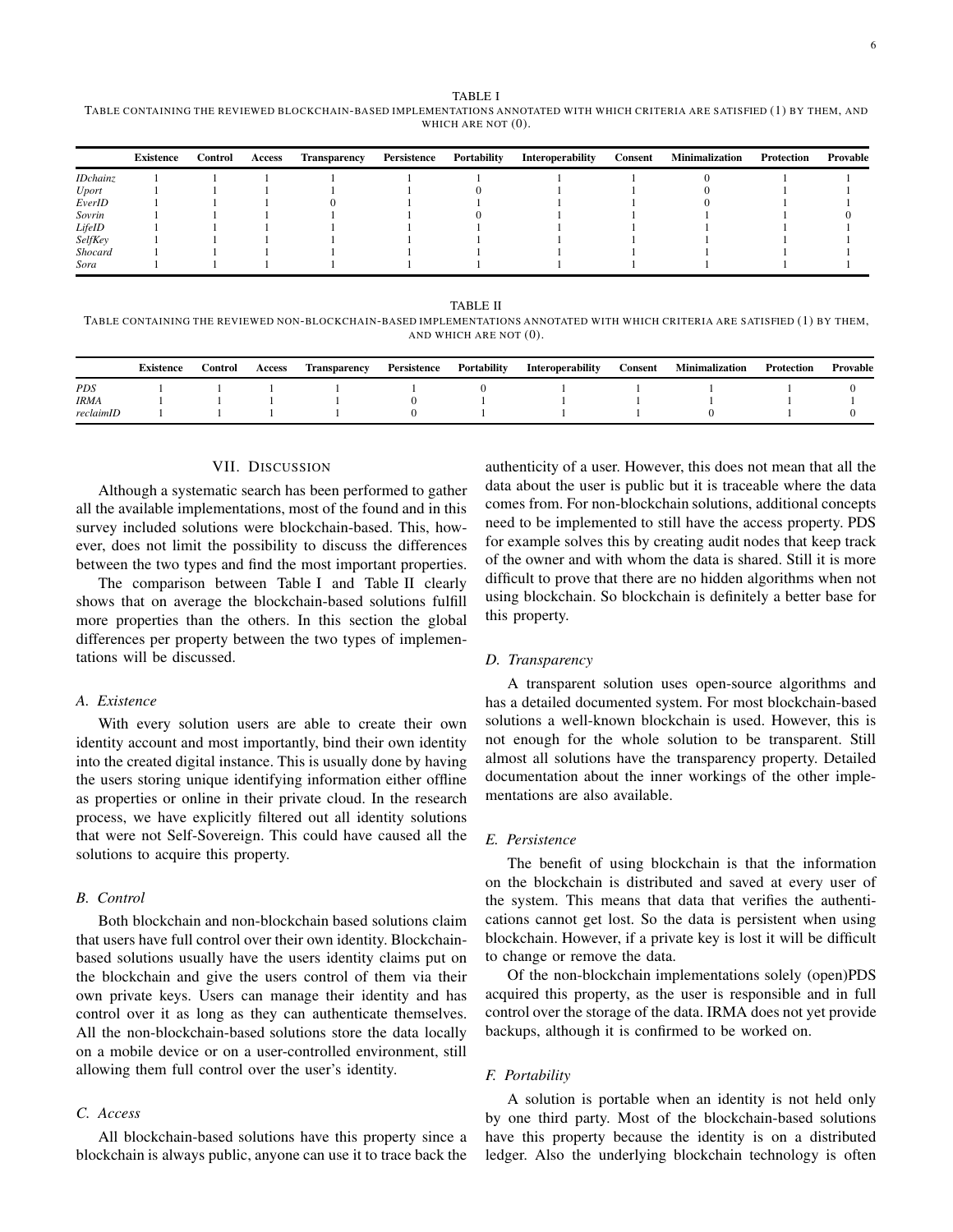well known so it's not dependent on a third party. But this depends on what kind of data is saved on the blockchain. That is why Uport does not have the portability property since it is only possible for other uPort identities to attest. Not only blockchain solutions have this property as IRMA and reclaimID also met this requirement. ReclaimID does this with out-of-band exchange of information, thus the information can be communicated through another medium.

#### *G. Interoperability*

Every solution discussed in this paper has the interoperability property. This is probably because each implementation is made to be widely available. The solutions that are not, are used only in niches and therefore hard to find and not used in this paper.

# *H. Consent*

One of the most important properties of an SSI solution is that the user must always give consent to revealing any information to third parties. This is usually achieved by having the user sign the permission to reveal identity data with its private key. All the researched solutions fulfill this property, including the non-blockchain-based solutions. In the research process, we have explicitly filtered out all identity solutions that are not identity permission centric, which goes hand in hand with self-sovereignty. This could have caused all the solutions to have this property.

#### *I. Minimalization*

We define a solution not having the minimalization property when it does not clearly provide a way to reveal only a part of the attributes. This is the case for both various blockchain and non-blockchain based SSI solutions. The minimalization property depends on the implementation and thus is independent on whether the solutions uses the blockchain or not. In this regard, there is no difference between the two groups.

#### *J. Protection*

The protection property is met in all eleven solutions in this paper. The freedom and right of the individuals are preserved. Regardless of the usage of blockchain technology, the SSI solutions are user centered so protection of them is critical.

# *K. Provable*

A solution fulfills the provable property if it is possible to see that the claims are verified by trusted parties. The blockchain-based solutions usually put the signed claims on the blockchain so that everyone can verify whether the signatures come from the trusted third parties. Most of the blockchain based solutions fulfill this property except Sovrin, which does not provide or require any (verifiable) guarantees. As for the non-blockhain based solutions, PDS did not provide any information about verification, thus does not fulfill the provable property. ReclaimID does not have the claims verification system yet. The verification system which is used to prove the claims is usually separately implemented from the architecture. This means that it does not make a difference whether it is a blockchain or non-blockchain based solution.

# VIII. CONCLUSION

<span id="page-6-5"></span>This paper posed the question whether blockchaintechnology is a necessity for the development of Self-Sovereign Identity solutions to solve the issues with current identity management schemes. It answers this question by systematically collecting relevant implementations, which were evaluated according to criteria introduced by C. Allen and complemented by Q. Stokkink and J. Pouwelse with provability.

Another purpose of the paper is to form a basis for future work on implementations that are most promising to serve as a digital identity solution. Identity sovereignty is mentioned for the first time in 2012 [\[3\]](#page-6-2) and is a relative new field of technology. White-papers about most of the, in this survey, reviewed solutions are published since 2017. Several mentioned to initially omit some of the desired properties to work out the proof of concept. Further research is still actively being performed, likely causing the field to change in the future.

Both blockchain-based and other Self-Sovereign Identity solutions show to fulfill most of the evaluation criteria. The importance lies in the differences between solutions in both variants. Blockchain-based solutions definitely meet more properties on average than the others. IRMA shows that it is possible to create an SSI solution without blockchaintechnology. We conclude that blockchain-technology is a good foundation to build a Self-Sovereign Identity solution, but it is not a necessity.

# <span id="page-6-8"></span>APPENDIX A

#### RESEARCH QUERY

The query used to systematically search for papers is as follows:

(" Self-sovereign identity" OR " Self sovereign identity") OR (

```
("block-chain" OR "blockchain")
```
AND ("identity management")

AND (" solution" OR "implementation" OR "review" OR "survey")  $\lambda$ 

#### **REFERENCES**

- <span id="page-6-0"></span>[1] S. Y. Lim, P. Fotsing, A. Almasri, O. Musa, M. L. Mat Kiah, T. Fong Ang, and R. Ismail, "Blockchain technology the identity management and authentication service disruptor: A survey," *International Journal on Advanced Science, Engineering and Information Technology*, vol. 8, p. 1735, 09 2018.
- <span id="page-6-1"></span>[2] J. Isaak and M. J. Hanna, "User data privacy: Facebook, cambridge analytica, and privacy protection," *Computer*, vol. 51, no. 08, pp. 56– 59, aug 2018.
- <span id="page-6-2"></span>[3] Q. Stokkink and J. Pouwelse, "Deployment of a blockchain-based self-sovereign identity," *CoRR*, vol. abs/1806.01926, 2018. [Online]. Available:<http://arxiv.org/abs/1806.01926>
- <span id="page-6-3"></span>[4] P. Dunphy and F. A. P. Petitcolas, "A first look at identity management schemes on the blockchain," *IEEE Security Privacy*, vol. 16, no. 4, pp. 20–29, July 2018.
- <span id="page-6-4"></span>[5] M. Pisa, "Reassessing expectations for blockchain and development," *Innovations: Technology, Governance, Globalization*, vol. 12, no. 1-2, pp. 80–88, 2018. [Online]. Available: [https://doi.org/10.1162/inov](https://doi.org/10.1162/inov_a_00269) a 00269
- <span id="page-6-6"></span>[6] A. Bhargav-Spantzel, A. C. Squicciarini, and E. Bertino, "Establishing and protecting digital identity in federation systems," *Journal of Computer Security*, vol. 14, no. 3, pp. 269–300, Jun. 2006.<br>K. Cameron, "The laws of identity,"
- <span id="page-6-7"></span>[7] K. Cameron, "The laws of identity," Nov. 2005, [Accessed: 4 - mar - 2019]. [Online]. Available: <http://www.identityblog.com/stories/2005/05/13/TheLawsOfIdentity.pdf>